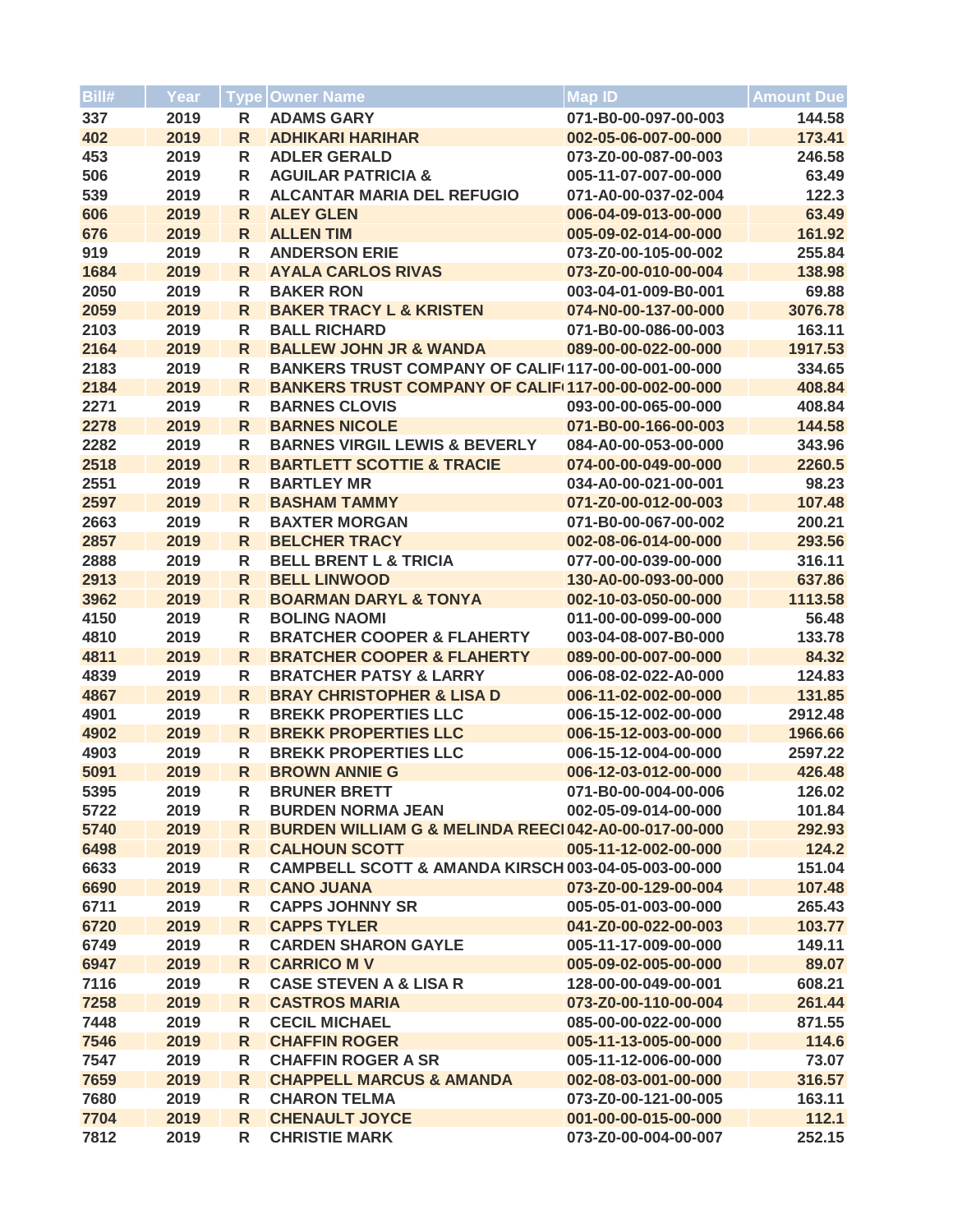| 7831  | 2019 | R            | <b>CHURCH JUDY A</b>                                    | 062-A0-00-054-00-000 | 274.39  |
|-------|------|--------------|---------------------------------------------------------|----------------------|---------|
| 8182  | 2019 | R            | <b>CLARK RAY M</b>                                      | 002-06-06-009-00-000 | 258.42  |
| 8196  | 2019 | R            | <b>CLARK ROBERT M &amp; LINDA A</b>                     | 006-14-05-022-00-000 | 865.06  |
| 8209  | 2019 | R            | <b>CLARK SHANNA</b>                                     | 073-Z0-00-036-00-005 | 274.39  |
| 8294  | 2019 | R            | <b>CLAY GEORGE S</b>                                    | 002-00-00-012-00-000 | 56.48   |
| 8408  | 2019 | $\mathsf{R}$ | <b>CLOUSE DAVID</b>                                     | 005-11-02-002-B0-000 | 111.4   |
| 8409  | 2019 | R            | <b>CLOUSE DAVID</b>                                     | 024-00-00-007-00-001 | 98.23   |
| 8411  | 2019 | R.           | <b>CLOUSE DAVID L</b>                                   | 005-10-15-004-A0-000 | 92.27   |
| 8412  | 2019 | R            | <b>CLOUSE DAVID L</b>                                   | 005-10-15-005-00-000 | 133.78  |
| 8440  | 2019 | $\mathsf{R}$ | <b>CLOUSE MARCUS A</b>                                  | 005-10-15-004-00-000 | 181.72  |
| 8632  | 2019 | R            | <b>COLLINGS JEREMY &amp; SONYA</b>                      | 073-Z0-00-145-00-003 | 135.31  |
| 8846  | 2019 | R            | <b>CONNOR BRIAN N &amp; ANNETTE C</b>                   | 127-00-00-026-00-001 | 181.66  |
| 9145  | 2019 | $\mathsf{R}$ | <b>COONS RAVEEWAN</b>                                   | 073-10-00-066-00-000 | 102.81  |
| 9193  | 2019 | R            | <b>COOPER RAY</b>                                       | 134-00-00-016-00-002 | 111.18  |
| 9198  | 2019 | $\mathsf{R}$ | <b>COOPER WILLIAM J</b>                                 | 003-06-05-001-A0-000 | 127.4   |
| 9266  | 2019 | R            | <b>COPPAGE SUMMER</b>                                   | 071-A0-00-052-00-002 | 163.11  |
| 9576  | 2019 | R            | <b>CRABTREE LEWIS W</b>                                 | 005-09-02-004-00-000 | 274.39  |
| 9832  | 2019 | R            | <b>CRITE CLARA LOUISE</b>                               | 002-05-08-033-00-000 | 89.07   |
| 9874  | 2019 | R            | <b>CROWDER MARK H III</b>                               | 097-A0-00-053-A0-000 | 108.41  |
| 9921  | 2019 | R            | <b>CROWE LANA R</b>                                     | 003-21-07-016-00-000 | 367.02  |
| 10275 | 2019 | $\mathsf{R}$ | <b>DAMRON ANDREA</b>                                    | 097-C0-00-011-02-002 | 135.31  |
| 10444 | 2019 | R            | <b>DAUGHERTY AMANDA K</b>                               | 073-10-00-092-00-000 | 699.12  |
| 10533 | 2019 | $\mathsf{R}$ | <b>DAVIDSON JUSTIN E</b>                                | 005-04-08-002-00-000 | 114.6   |
| 10534 | 2019 | R            | DAVIDSON JUSTIN E & TYLER J DAVID: 001-07-10-002-00-001 |                      | 216.87  |
| 10543 | 2019 | $\mathsf{R}$ | <b>DAVIDSON SHEILA M</b>                                | 006-03-03-002-00-000 | 284.61  |
| 10706 | 2019 | R            | DAWSON VIOLET N & JOHNNY DAWSO 019-A0-00-014-00-000     |                      | 176.98  |
| 11228 | 2019 | $\mathsf{R}$ | <b>DI TECH REPO</b>                                     | 071-B0-00-047-00-004 | 274.39  |
| 11235 | 2019 | R            | <b>DIAZ ANGELICA</b>                                    | 073-Z0-00-025-00-002 | 227.99  |
| 11399 | 2019 | $\mathsf{R}$ | <b>DOCKEMEYER CHAD O &amp; ANGELA K</b>                 | 062-A0-00-003-00-000 | 1635.14 |
| 11753 | 2019 | $\mathsf{R}$ | <b>DUKE TERESA</b>                                      | 073-Z0-00-041-00-006 | 255.84  |
| 11755 | 2019 | R            | <b>DUKE TIFFANY LEE</b>                                 | 002-09-05-009-00-000 | 69.88   |
| 11897 | 2019 | R            | <b>DURBIN EW</b>                                        | 034-00-00-015-12-000 | 561.82  |
| 11919 | 2019 | R            | <b>DURBIN SHERRY M</b>                                  | 006-08-05-011-00-000 | 197.71  |
| 11997 | 2019 | R            | <b>EAGAN MICHAEL J JR</b>                               | 041-Z0-00-001-00-002 | 116.73  |
| 12600 | 2019 | R            | <b>ELMER STACY MCINTIRE</b>                             | 002-08-05-002-00-000 | 305.06  |
| 12756 | 2019 | R            | <b>ENGLE NELSON</b>                                     | 002-05-07-014-C0-000 | 137.62  |
| 12757 | 2019 | ${\sf R}$    | <b>ENGLE NELSON</b>                                     | 002-05-07-014-B0-000 | 137.62  |
| 12758 | 2019 | R            | <b>ENGLE NELSON E</b>                                   | 001-08-06-013-00-000 | 308.9   |
| 12759 | 2019 | R            | <b>ENGLE NELSON E</b>                                   | 005-10-01-003-00-000 | 285.21  |
| 12760 | 2019 | $\mathsf{R}$ | <b>ENGLE NELSON E</b>                                   | 005-11-13-001-00-000 | 213.02  |
| 12761 | 2019 | R            | <b>ENGLE NELSON E</b>                                   | 005-11-13-001-A0-000 | 207.31  |
| 12762 | 2019 | $\mathsf{R}$ | <b>ENGLE NELSON E</b>                                   | 005-11-15-002-00-000 | 119.74  |
|       |      |              |                                                         |                      |         |
| 12812 | 2019 | R            | <b>EPLEY JORDAN</b><br><b>ESPINOBARRIOS SEBASTIAN</b>   | 073-Z0-00-086-00-006 | 101.89  |
| 12877 | 2019 | $\mathsf{R}$ | <b>ESTES CHRISTA</b>                                    | 071-A0-00-100-00-002 | 218.74  |
| 12887 | 2019 | R            |                                                         | 002-08-04-002-00-000 | 112.7   |
| 12946 | 2019 | $\mathsf{R}$ | <b>ETHRIDGE BRENDA</b>                                  | 071-A0-00-147-00-002 | 255.84  |
| 13179 | 2019 | R            | <b>EYLICIO JESSICA</b>                                  | 073-Z0-00-079-00-005 | 135.31  |
| 13258 | 2019 | $\mathsf{R}$ | <b>FALIN JOHN KEVIN</b>                                 | 073-Z0-00-035-00-002 | 146.4   |
| 13405 | 2019 | R            | <b>FELDPAUCH BRYAN</b>                                  | 071-B0-00-197-00-002 | 88.93   |
| 13935 | 2019 | $\mathsf{R}$ | <b>FORBES CHRISTOPHER</b>                               | 073-Z0-00-083-00-004 | 107.48  |
| 14044 | 2019 | R            | <b>FORSYTHE FREDAR</b>                                  | 071-B0-00-143-00-002 | 101.37  |
| 14244 | 2019 | R            | <b>FRASHURE VERNON L</b>                                | 033-00-00-035-00-002 | 94.48   |
| 14899 | 2019 | R            | <b>GARCIA VERELO</b>                                    | 041-Z0-00-003-00-006 | 111.18  |
| 14914 | 2019 | $\mathsf{R}$ | <b>GARDNER ERNEST A &amp; ANNA MARY</b>                 | 129-00-00-032-00-000 | 1385.14 |
| 14947 | 2019 | R            | <b>GARRETT KEVIN &amp; KARRON</b>                       | 108-00-00-071-00-000 | 469.15  |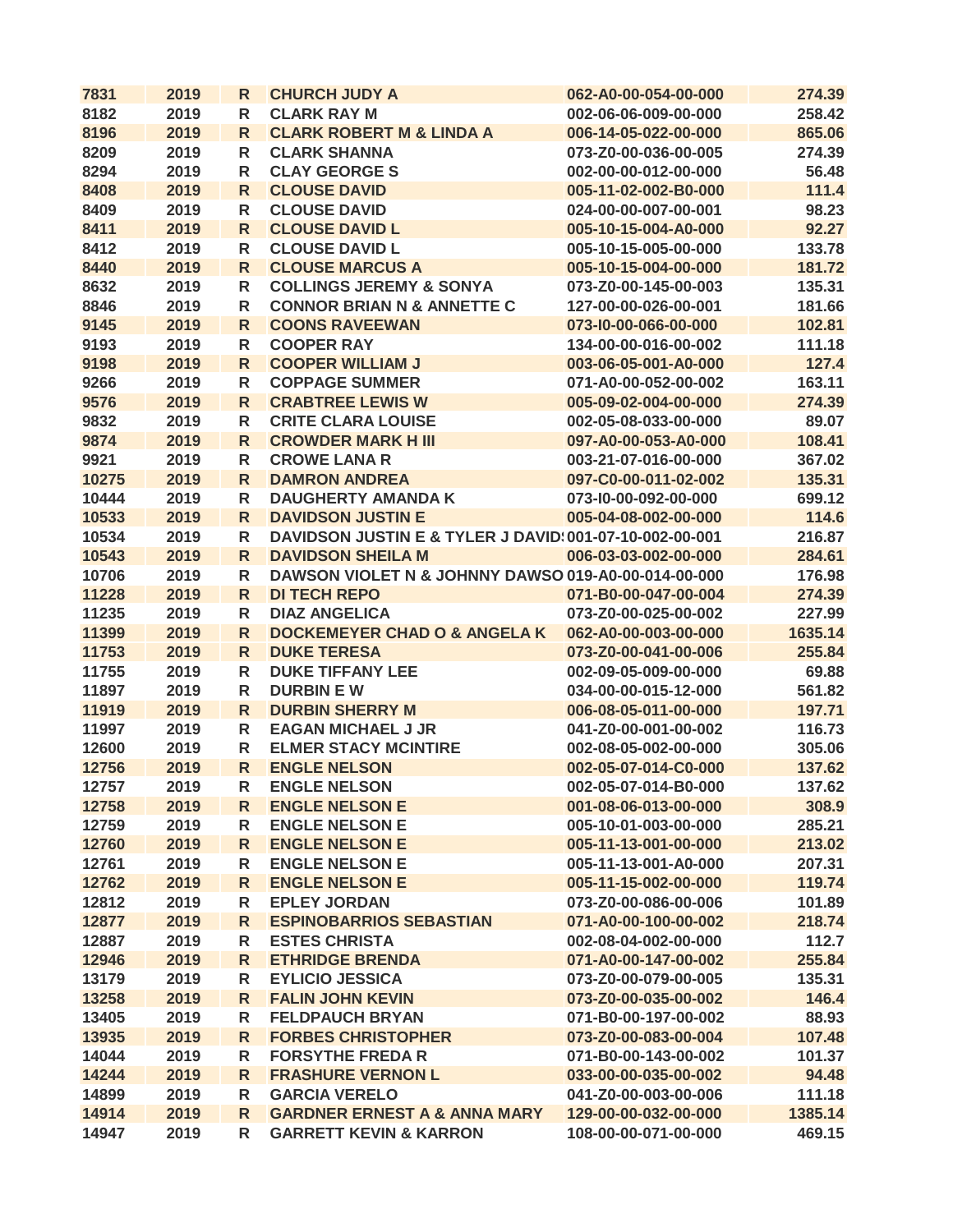| 15194  | 2019 | R            | <b>GIBSON WILLIAM K &amp; KENDALL L MOC 073-Z0-00-081-00-002</b> |                        | 163.11 |
|--------|------|--------------|------------------------------------------------------------------|------------------------|--------|
| 15351  | 2019 | R            | <b>GIPE ROBERT F</b>                                             | 004-13-01-026-C0-000   | 69.88  |
| 15373  | 2019 | R            | <b>GIRTEN TERRIL</b>                                             | 006-10-06-028-00-000   | 254.01 |
| 15432  | 2019 | R            | <b>GLASSCOCK RICHARD</b>                                         | 079-00-00-042-00-000   | 455.22 |
| 15433  | 2019 | R            | <b>GLASSCOCK RICHARD</b>                                         | 079-00-00-043-00-000   | 728.76 |
| 15753  | 2019 | $\mathsf{R}$ | <b>GOMEZ EVANDE</b>                                              | 041-Z0-00-004-00-004   | 144.58 |
| 15841  | 2019 | R            | <b>GOODMAN LOLA B</b>                                            | 002-08-06-001-00-000   | 101.84 |
| 15842  | 2019 | $\mathsf{R}$ | <b>GOODMAN LOLA B</b>                                            | 002-08-06-016-00-000   | 76.27  |
| 15851  | 2019 | R            | <b>GOODNIGHT BONNIE</b>                                          | 073-Z0-00-057-00-004   | 101.89 |
| 201983 | 2019 | R            | <b>GREEN COAL CO INC</b>                                         | <b>UNMINED COAL</b>    | 66.81  |
| 16343  | 2019 | R            | <b>GREEN WILLIE JR &amp; PATSY</b>                               | 005-04-05-028-00-000   | 89.07  |
| 16488  | 2019 | $\mathsf{R}$ | <b>GREGORY WANDA</b>                                             | 005-01-07-019-00-000   | 89.07  |
| 16536  | 2019 | R            | <b>GRIFFITH JUSTIN W</b>                                         | 006-07-03-004-00-000   | 263.52 |
| 16627  | 2019 | $\mathsf{R}$ | <b>GUADARRAMA LISA</b>                                           | 003-06-05-001-00-000   | 261.6  |
| 16643  | 2019 | R            | <b>GULLET WILLIAM</b>                                            | 071-B0-00-093-00-005   | 237.3  |
| 16678  | 2019 | $\mathsf{R}$ | <b>GUTIERREZ HUMBERTO</b>                                        | 071-B0-00-071-00-002   | 126.02 |
| 16743  | 2019 | R            | <b>HAAS ELLEN</b>                                                | 005-10-03-008-00-000   | 89.07  |
| 16875  | 2019 | R            | <b>HAGAN MARIE N</b>                                             | 114-00-00-070-06-000   | 608.21 |
| 17144  | 2019 | R            | <b>HALL JASON &amp; RACHELLE WEDDING</b>                         | 073-Z0-00-135-00-005   | 144.58 |
| 17222  | 2019 | R            | <b>HALL TAMIKA</b>                                               | 071-A0-00-042-00-005   | 126.02 |
| 17277  | 2019 | R            | <b>HAMILTON ANGELA</b>                                           | 077-Z0-00-034-00-003   | 107.48 |
| 17421  | 2019 | R            | <b>HAMILTON LAURA &amp;</b>                                      | 005-02-03-017-00-000   | 273.75 |
| 17426  | 2019 | $\mathsf{R}$ | <b>HAMILTON LESLIE F</b>                                         | 002-09-03-006-00-000   | 255.19 |
| 17534  | 2019 | R            | <b>HANCOCK AARON</b>                                             | 071-B0-00-033-00-001   | 274.39 |
| 17721  | 2019 | R            | <b>HARDIN TIMOTHY W &amp; EVON M</b>                             | 006-06-07-010-00-000   | 159.97 |
| 17727  | 2019 | R            | <b>HARDISON ELIZABETH E</b>                                      | 006-06-08-016-00-000   | 303.77 |
| 17740  | 2019 | $\mathsf{R}$ | <b>HARDY ERNEST</b>                                              | 071-A0-00-064-00-004   | 126.02 |
| 17862  | 2019 | R            | <b>HARPER ROBERT T</b>                                           | 001-03-04-006-00-000   | 236.03 |
| 17986  | 2019 | $\mathsf{R}$ | <b>HARRIS SAMUEL E</b>                                           | 001-08-04-014-00-000   | 397.72 |
| 17997  | 2019 | R            | <b>HARRISON BILLY D &amp;</b>                                    | 003-04-07-009-00-000   | 251.37 |
| 18280  | 2019 | $\mathsf{R}$ | <b>HAWN JAMES D</b>                                              | 003-09-06-030-00-000   | 95.44  |
| 18281  | 2019 | R            | <b>HAWS GLEN LEE JR</b>                                          | 002-10-05-009-00-000   | 229.66 |
| 18933  | 2019 | R            | <b>HEGRA SAMANTHA</b>                                            | 071-B0-00-083-00-008   | 172.42 |
| 19019  | 2019 | R            | <b>HENDERSON ELIZABETH RITA</b>                                  | 005-11-07-004-00-000   | 258.42 |
| 19224  | 2019 | R            | <b>HERLEIN TIMOTHY</b>                                           | 041-Z0-00-006-00-004   | 311.46 |
| 19372  | 2019 | R            | <b>HIDENRITE ED &amp; STEPHANIE</b>                              | 003-09-07-011-00-000   | 581.13 |
| 19599  | 2019 | R            | HILL KENNETH WAYNE & JULIE ANN                                   | 005-11-05-009-00-000   | 274.39 |
| 19969  | 2019 | R            | <b>HOGLE WILLIAM C JR &amp; SHEILA G</b>                         | 059-00-00-060-00-000   | 88.93  |
| 19984  | 2019 | R            | <b>HOLCOMB JEFF</b>                                              | 073-Z0-00-032-00-002   | 101.89 |
| 20096  | 2019 | $\mathsf{R}$ | <b>HOMETOWN COLONY ESTATES LLC</b>                               | 073-I0-00-086-00-000   | 102.81 |
| 20699  | 2019 | R            | <b>HOWARD RICKY</b>                                              | 127-00-00-023-00-001   | 209.49 |
| 21024  | 2019 | $\mathsf{R}$ | <b>HUMPHREY ELBERT &amp; NANCY</b>                               | 002-07-06-017-00-000   | 134.4  |
| 21025  | 2019 | R            | <b>HUMPHREY ELBERT W &amp; NANCY</b>                             | 002-07-06-016-00-000   | 63.49  |
| 21130  | 2019 | $\mathsf{R}$ | <b>HURM CHRISTOPHER D</b>                                        | 003-04-05-005-00-000   | 289.12 |
| 21200  | 2019 | R            | <b>HUSKISSON RAYMOND L</b>                                       | 071-B0-00-163-00-003   | 348.57 |
| 21996  | 2019 | R            | <b>JACKSON JAMAR</b>                                             | 071-A0-00-141-00-004   | 194.66 |
| 22025  | 2019 | $\mathsf{R}$ | <b>JACKSON LAURA J</b>                                           | 076-00-00-113-00-002   | 385.65 |
| 22306  | 2019 | R            | <b>JAMES RENETTA</b>                                             | 002-05-04-015-00-000   | 242.44 |
| 22378  | 2019 | $\mathsf{R}$ | <b>JARNAGIN BILL</b>                                             | 005-10-15-004-B0-000   | 92.27  |
| 22990  | 2019 | R            | <b>JOHNSON URIAH</b>                                             | 071-Z0-00-028-00-003   | 172.42 |
| 20193  | 2019 | R            | <b>JONES SANDRA</b>                                              | <b>ADDITIONAL BILL</b> | 88.93  |
| 23366  | 2019 | R            | <b>JUAN IRMA</b>                                                 | 071-B0-00-061-00-004   | 102.81 |
| 23367  | 2019 |              | <b>JUAREZ LARA SAMANTHA</b>                                      | 071-B0-00-005-00-003   | 200.21 |
| 23477  |      | R            | <b>KAELIN MARTHA R</b>                                           | 003-01-05-005-00-000   | 734.5  |
|        | 2019 | R            |                                                                  | 104-00-00-031-00-001   |        |
| 23865  | 2019 | R            | <b>KELLY WILLIAM</b>                                             |                        | 192.79 |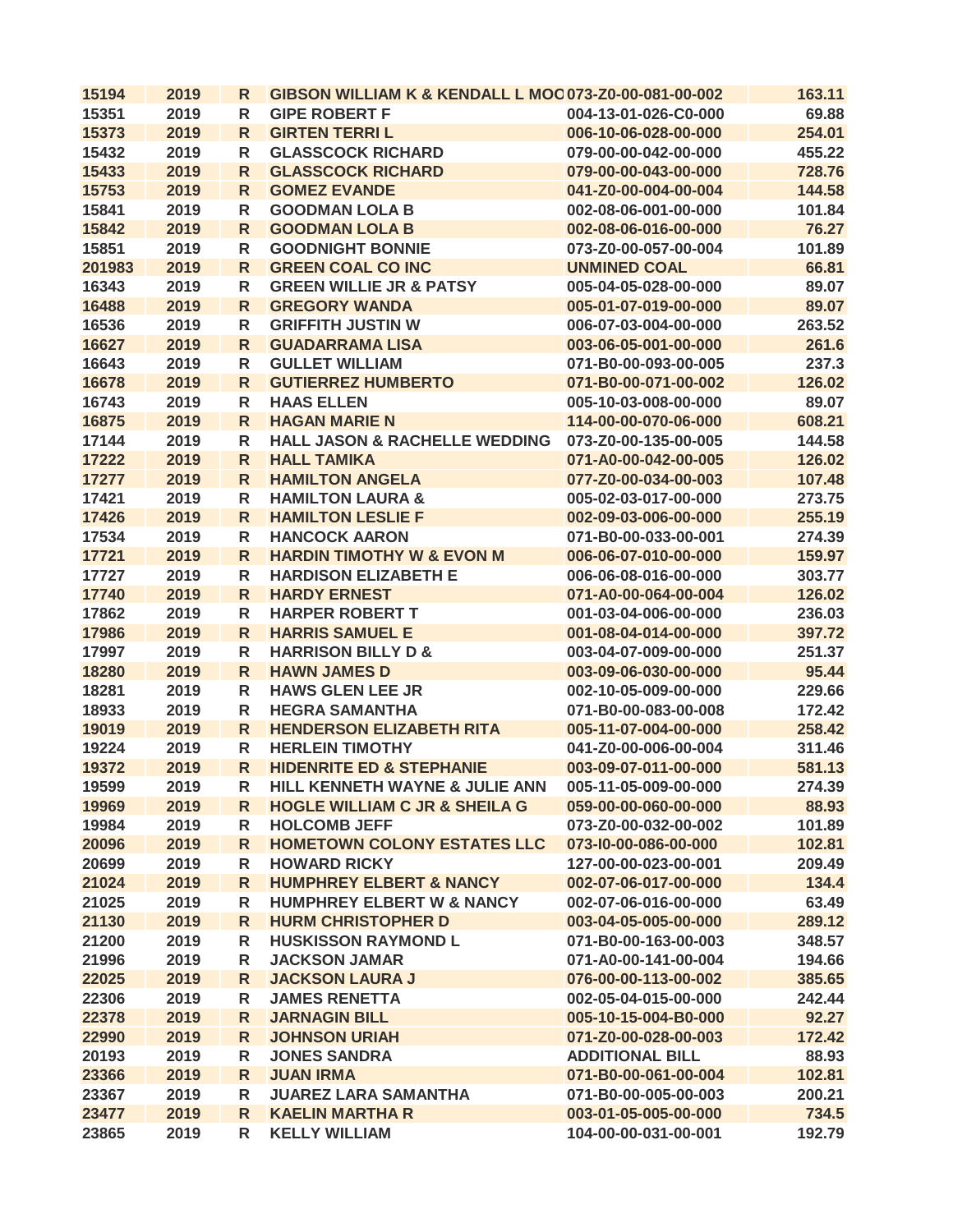| 24032 | 2019 | R            | <b>KESSLER JOY &amp; DYLAN ONSTOTT</b>  | 003-06-12-023-00-000 | 521.62  |
|-------|------|--------------|-----------------------------------------|----------------------|---------|
| 24108 | 2019 | R            | <b>KIMBLEY TIMOTHY</b>                  | 071-A0-00-115-00-004 | 196.49  |
| 24109 | 2019 | R            | <b>KIMBLEY TONY</b>                     | 071-B0-00-134-00-005 | 126.02  |
| 24566 | 2019 | R            | <b>KNUTSON ELIZABETH</b>                | 077-Z0-00-030-00-003 | 88.93   |
| 24923 | 2019 | R            | <b>L &amp; R LOGISTICS LLC</b>          | 085-00-00-043-05-000 | 139.9   |
| 25622 | 2019 | R            | <b>LAYMAN BRIAN J &amp; JACKIE L</b>    | 025-00-00-015-00-001 | 1016.22 |
| 25996 | 2019 | R            | <b>LEWIS KAREN</b>                      | 071-A0-00-026-00-002 | 98.23   |
| 26133 | 2019 | R.           | <b>LINDSAY CRYSTAL S</b>                | 001-07-13-002-00-000 | 76.27   |
| 26151 | 2019 | R            | <b>LINDSEY HERMAN E</b>                 | 002-05-06-002-00-000 | 133.78  |
| 26158 | 2019 | R            | <b>LINDSEY KARL</b>                     | 003-05-07-016-00-000 | 95.44   |
| 26185 | 2019 | R            | <b>LING ANTHONY WAYNE</b>               | 073-H0-00-127-00-000 | 432.06  |
| 26374 | 2019 | $\mathsf{R}$ | <b>LONEY DAVID</b>                      | 071-A0-00-132-00-003 | 172.42  |
| 26415 | 2019 | R            | <b>LORD TRACY</b>                       | 073-Z0-00-116-00-002 | 287.34  |
| 26476 | 2019 | $\mathsf{R}$ | <b>LOWE CHRISTINE THOMAS</b>            | 004-14-04-002-00-000 | 870.96  |
| 26625 | 2019 | R            | <b>LYNCH RONALD E &amp; TAMMY M</b>     | 003-03-11-009-00-000 | 276.91  |
| 26666 | 2019 | $\mathsf{R}$ | <b>LYONS TROY</b>                       | 071-B0-00-056-00-001 | 218.74  |
| 27319 | 2019 | R            | <b>MARTIN JOHN W II &amp;</b>           | 002-07-08-014-00-000 | 294.19  |
| 27465 | 2019 | R            | <b>MASON RONALD M &amp; NAKITA L</b>    | 005-09-07-007-00-000 | 381.09  |
| 27951 | 2019 | R            | <b>MAYA ALBERTO</b>                     | 071-B0-00-081-00-005 | 103.77  |
| 28274 | 2019 | R            | <b>MCCLAIN CATHERINE</b>                | 071-B0-00-209-00-003 | 237.3   |
| 28275 | 2019 | R            | <b>MCCLAIN CATHERINE</b>                | 071-A0-00-113-00-004 | 164.98  |
| 28341 | 2019 | R            | <b>MCCORMICK MICHAEL</b>                | 077-Z0-00-025-00-002 | 190.9   |
| 28444 | 2019 | $\mathsf{R}$ | <b>MCDANIEL LARRY B &amp; BRENDA</b>    | 120-00-00-041-00-000 | 461.72  |
| 28946 | 2019 | R            | <b>MEADOWS DAVID E</b>                  | 006-04-10-006-00-000 | 114.6   |
| 29018 | 2019 | $\mathsf{R}$ | <b>MEISSNER WILLIAM</b>                 | 002-08-09-002-00-000 | 236.03  |
| 29090 | 2019 | R            | <b>MERCER CASEY W</b>                   | 090-00-00-109-00-000 | 130.66  |
| 29354 | 2019 | R            | <b>MILES JAMIE</b>                      | 073-Z0-00-117-00-002 | 161.27  |
| 29422 | 2019 | $\mathsf{R}$ | <b>MILLAY GREGORY ALLEN</b>             | 012-00-00-016-00-000 | 524.72  |
| 29958 | 2019 | R            | <b>MITCHELL BRUCE &amp; GINA</b>        | 077-Z0-00-006-00-001 | 109.3   |
| 30222 | 2019 | $\mathsf{R}$ | <b>MOORE ELIZABETH</b>                  | 071-B0-00-123-00-005 | 237.3   |
| 30484 | 2019 | R            | <b>MORRIS KRISINDA</b>                  | 073-Z0-00-006-00-005 | 98.23   |
| 31053 | 2019 | $\mathsf{R}$ | <b>MYERS JACK ENTERPRISES INC</b>       | 002-04-06-008-00-000 | 352.99  |
| 31058 | 2019 | R            | <b>MYERS KURT</b>                       | 103-00-00-006-00-003 | 795.52  |
| 31467 | 2019 | R            | <b>NEWTON CHARLES</b>                   | 006-12-02-032-00-000 | 347.91  |
| 31547 | 2019 | R            | <b>NICOLAS WILLIAM C &amp; ANGELA D</b> | 019-A0-00-007-00-000 | 265.09  |
| 32245 | 2019 | R            | <b>OOST MATTHEW J</b>                   | 006-14-06-042-00-000 | 1577.21 |
| 32281 | 2019 | $\mathsf R$  | <b>ORTIZ MAURILIO</b>                   | 071-A0-00-126-00-003 | 135.31  |
| 32322 | 2019 | R            | <b>OSBORNE REGINALD O</b>               | 005-04-10-010-00-000 | 112.7   |
| 32471 | 2019 | R            | <b>OWENS JOANNA M</b>                   | 076-00-00-111-00-000 | 469.15  |
| 32856 | 2019 | $\mathsf{R}$ | <b>PALMER RONALD &amp; STACEY</b>       | 001-09-02-014-00-000 | 354.91  |
| 33516 | 2019 | R            | <b>PAYNE GLADYS</b>                     | 073-Z0-00-053-00-001 | 98.23   |
| 33517 | 2019 | R            | <b>PAYNE GLADYS</b>                     | 073-Z0-00-111-00-002 | 105.67  |
| 33712 | 2019 | R            | <b>PAYNE RANDY &amp; MELINDA</b>        | 096-00-00-081-02-001 | 127.88  |
| 33768 | 2019 | $\mathsf{R}$ | <b>PAYNE STEVE R &amp; KAREN</b>        | 092-00-00-002-00-000 | 316.11  |
| 33999 | 2019 | R            | PENDLETON ROBERT F JR                   | 001-07-06-005-00-000 | 285.89  |
| 34072 | 2019 | $\mathsf{R}$ | PERRY JAMES SYLVESTER JR                | 084-A0-00-037-00-000 | 717.99  |
| 34253 | 2019 | $\mathsf{R}$ | PHILLIPS JOSEPH V                       | 005-10-15-049-00-000 | 196.42  |
| 34595 | 2019 | R            | <b>PORTER AMANDA GIBSON</b>             | 001-07-11-009-00-000 | 89.07   |
| 34604 | 2019 | $\mathsf{R}$ | <b>PORTER CHARLES E &amp; LINDA K</b>   | 033-00-00-010-00-000 | 260.46  |
| 34968 | 2019 | R            | <b>PREZA GERARDO</b>                    | 071-A0-00-128-00-003 | 181.66  |
| 35050 | 2019 | R            | <b>PROCTOR DOROTHY</b>                  | 073-Z0-00-097-00-001 | 88.93   |
| 35234 | 2019 | R            | <b>PYTLIK RICHARD</b>                   | 005-09-04-003-00-000 | 160.62  |
| 35917 | 2019 | R            | <b>RECOMMENDED MANAGEMENT LLC</b>       | 086-A0-00-001-00-000 | 260.46  |
| 35918 | 2019 | R            | <b>RECOMMENDED MANAGEMENT LLC</b>       | 086-A0-00-001-C0-000 | 260.46  |
| 35919 | 2019 | $\mathsf{R}$ | <b>RECOMMENDED MANAGEMENT LLC</b>       | 086-A0-00-001-D0-000 | 260.46  |
|       |      |              |                                         |                      |         |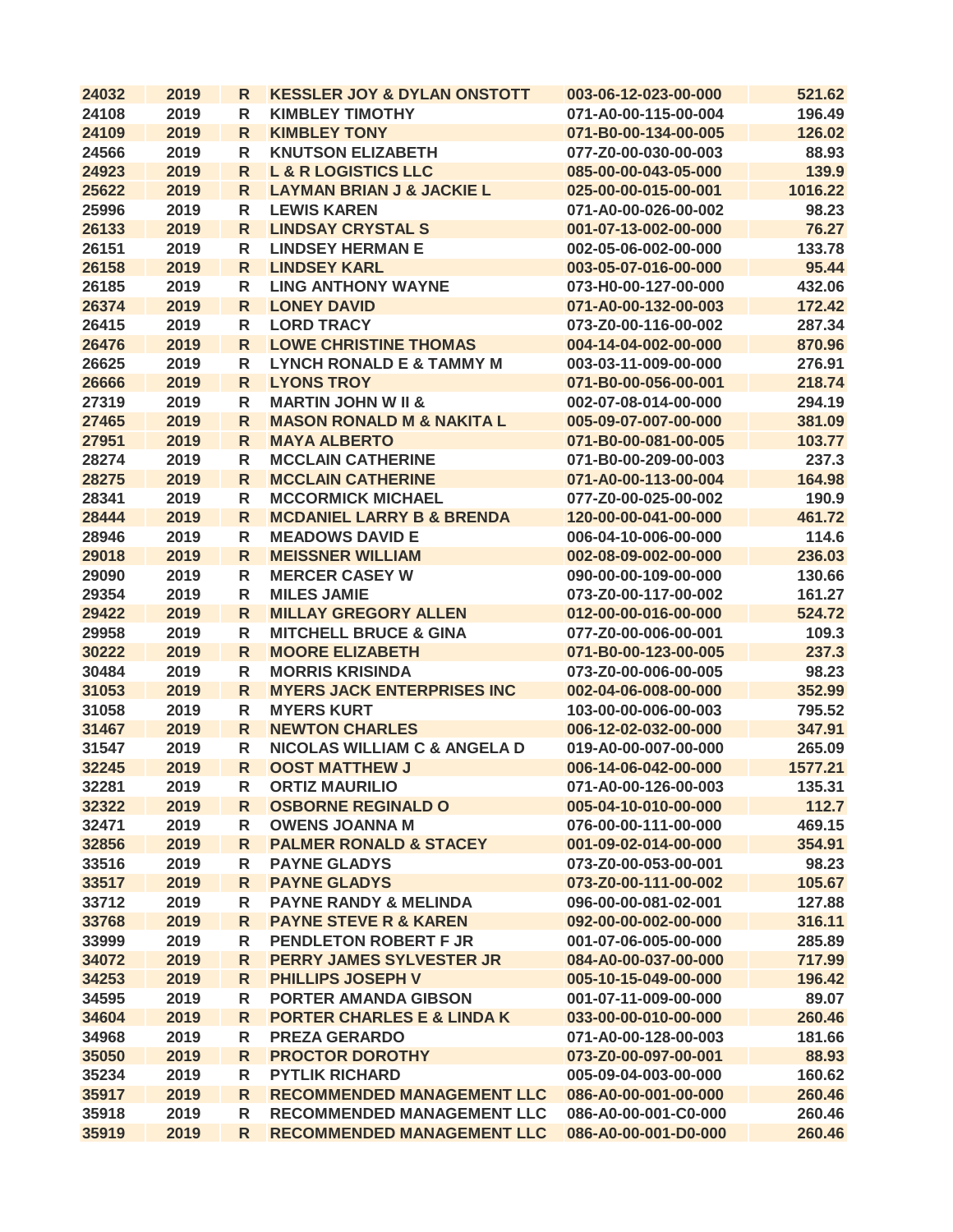| 35921          | 2019         | R                 | RECOMMENDED MANAGEMENT TEAM 086-A0-00-001-A0-000            |                                              | 464.49           |
|----------------|--------------|-------------------|-------------------------------------------------------------|----------------------------------------------|------------------|
| 36199          | 2019         | R                 | RENFROW WILLIAM SR & GERALDINE 005-09-02-016-00-000         |                                              | 76.9             |
| 36232          | 2019         | R                 | <b>REVLETT AMBER</b>                                        | 071-B0-00-140-00-004                         | 126.02           |
| 36295          | 2019         | R                 | <b>REYNOLDS MARVIN E JR &amp; KAREN A</b>                   | 006-14-13-005-00-000                         | 1612.48          |
| 36488          | 2019         | $\mathsf{R}$      | <b>RICHARDS CATALINA</b>                                    | 092-00-00-006-00-000                         | 130.66           |
| 36564          | 2019         | R                 | <b>RICHMOND E W</b>                                         | 086-A0-00-004-A0-000                         | 408.84           |
| 36575          | 2019         | R                 | <b>RICKARD JACOB R</b>                                      | 073-Z0-00-126-00-007                         | 163.11           |
| 36624          | 2019         | R                 | <b>RIGGS TINA</b>                                           | 057-Z0-00-018-00-001                         | 135.31           |
| 36638          | 2019         | R                 | <b>RILEY BRAD</b>                                           | 059-00-00-067-00-002                         | 394.97           |
| 36961          | 2019         | R                 | <b>ROBERTS CAROL L</b>                                      | 006-13-09-022-00-000                         | 95.44            |
| 37144          | 2019         | $\mathsf{R}$      | ROBERTS MISTY D & ROBERT L DODD 006-10-06-020-00-003        |                                              | 114.6            |
| 37432          | 2019         | R                 | <b>RODRIQUEZ ALICIA</b>                                     | 071-A0-00-056-00-006                         | 116.73           |
| 37445          | 2019         | $\mathsf{R}$      | <b>ROGERS CAROLYN</b>                                       | 071-A0-00-140-00-004                         | 200.21           |
| 37716          | 2019         | R                 | <b>RUDISELL BRIAN</b>                                       | 085-00-00-009-00-003                         | 552.58           |
| 38043          | 2019         | R                 | <b>SALAZAR HOMERO</b>                                       | 073-Z0-00-122-00-004                         | 200.21           |
| 38109          | 2019         | R                 | <b>SAMS CHARLES &amp; CAROLYN</b>                           | 073-Z0-00-093-00-003                         | 88.93            |
| 38247          | 2019         | R                 | SANTIAGO JESUS & CECILLIA SANTOS 003-04-06-016-00-000       |                                              | 204.07           |
| 38249          | 2019         | R                 | <b>SANTOS JESENNIA</b>                                      | 073-Z0-00-114-00-002                         | 374.54           |
| 38749          | 2019         | R                 | <b>SERR ALICE B FAMILY TRUST &amp;</b>                      | 038-00-00-013-06-000                         | 102.81           |
| 38833          | 2019         | R                 | <b>SHADRICK ERNEST &amp; MAGGIE</b>                         | 001-09-12-001-00-000                         | 223.39           |
| 39204          | 2019         | $\mathsf{R}$      | <b>SHOWN ASHLEY</b>                                         | 071-A0-00-075-00-003                         | 218.74           |
| 39552          | 2019         | R                 | <b>SINNETT JAMES &amp; JANICE</b>                           | 015-A0-00-038-00-000                         | 246.58           |
| 39553          | 2019         | $\mathsf{R}$      | <b>SINNETT JAMES JANICE &amp; EMMA</b>                      | 015-A0-00-039-00-000                         | 186.3            |
| 39556          | 2019         | R                 | <b>SINNETT MARY ELIZABETH</b>                               | 002-05-04-010-00-000                         | 66.72            |
| 39567          | 2019         | $\mathsf{R}$      | <b>SIPLA MICHAEL</b>                                        | 089-00-00-044-00-002                         | 967.98           |
| 39939          | 2019         | R                 | <b>SMITH M DOUGLAS</b>                                      | 121-00-00-010-06-000                         | 469.15           |
| 40112          | 2019         | $\mathsf{R}$      | <b>SNIDER KENNETH E</b>                                     | 002-08-03-008-00-000                         | 1028.26          |
| 40145          | 2019         |                   | <b>SNYDER MELLISSA</b>                                      | 071-A0-00-035-00-003                         | 181.66           |
| 40483          | 2019         | R<br>$\mathsf{R}$ | <b>SPURRIER STEVE</b>                                       | 084-00-00-057-00-000                         | 786.24           |
|                |              |                   |                                                             |                                              |                  |
| 40926          | 2019         | R                 | <b>STEWART EDWARD R ESTATE</b><br><b>SUNN WILLIAM LOGAN</b> | 059-A0-00-042-00-000                         | 176.98           |
| 41472          | 2019<br>2019 | R                 | <b>TAPP MAKAYLA ERIN NICOLE</b>                             | 003-01-01-004-00-000<br>006-04-02-015-00-000 | 591.98<br>322.94 |
| 41826          | 2019         | R                 | <b>TAYLOR FRONA</b>                                         | 071-B0-00-116-00-005                         | 140.86           |
| 41929          |              | R                 | <b>TAYLOR TAMMY</b>                                         | 073-Z0-00-059-00-004                         | 118.6            |
| 42058          | 2019         | R                 | THE PACIFIC WEST GROUP INC                                  | 059-A0-00-015-00-000                         | 223.39           |
| 42239<br>43104 | 2019         | R                 |                                                             |                                              |                  |
|                | 2019         | R                 | <b>TOMAS MAGDALENA</b>                                      | 041-Z0-00-014-00-003                         | 109.3            |
| 43402          | 2019         | ${\sf R}$         | <b>TRIFECTA LLC</b>                                         | 005-11-06-018-00-000                         | 133.78           |
| 201986         | 2019         | R                 | <b>UNKNOWN</b>                                              | <b>UNMINED COAL</b>                          | 62.29            |
| 44158          | 2019         | R                 | <b>VICKERS AUSTIN</b>                                       | 071-B0-00-035-00-003                         | 116.73           |
| 44562          | 2019         | R                 | <b>WALTON ANDREW C</b>                                      | 102-00-00-066-00-004                         | 98.23            |
| 44711          | 2019         | R                 | <b>WARNER MICHELLE</b>                                      | 071-A0-00-078-00-005                         | 144.58           |
| 201987         | 2019         | R                 | <b>WARREN MARTIN</b>                                        | <b>UNMINED COAL</b>                          | 89.45            |
| 44869          | 2019         | R                 | <b>WATHEN JOHN &amp; ANGELA</b>                             | 122-00-00-067-01-001                         | 608.21           |
| 44931          | 2019         | $\mathsf{R}$      | <b>WATKINS KEITH</b>                                        | 005-04-05-022-00-000                         | 140.81           |
| 44934          | 2019         | R                 | <b>WATKINS LAURA E</b>                                      | 005-10-11-006-00-000                         | 337.66           |
| 44951          | 2019         | $\mathsf{R}$      | <b>WATSON BRENDA JUNE &amp;</b>                             | 062-B0-00-074-00-000                         | 186.3            |
| 45238          | 2019         | R                 | <b>WELCH JOSEPH</b>                                         | 071-B0-00-079-00-001                         | 88.93            |
| 45356          | 2019         | R                 | <b>WELLS VIRGIL &amp; ANITA J</b>                           | 073-H0-00-013-00-000                         | 88.93            |
| 46244          | 2019         | $\mathsf{R}$      | <b>WILLIAMS BETH &amp;</b>                                  | 003-03-10-005-00-000                         | 133.78           |
| 46366          | 2019         | R                 | <b>WILLIAMS ROGER</b>                                       | 033-00-00-074-07-000                         | 332.81           |
| 46528          | 2019         | R                 | <b>WILSON DAVID JAMES</b>                                   | 061-C0-00-006-00-000                         | 1728.36          |
| 46994          | 2019         | R                 | <b>WOOD EURIA &amp; SHIRLEY</b>                             | 005-04-03-026-00-000                         | 63.49            |
| 47032          | 2019         | $\mathsf{R}$      | <b>WOODARD JAMES M &amp; TERESA B</b>                       | 005-10-02-007-00-000                         | 89.07            |
| 47130          | 2019         | R                 | <b>WOODWARD STEVEN</b>                                      | 071-A0-00-119-00-008                         | 144.58           |
| 47191          | 2019         | $\mathsf{R}$      | <b>WOOTON CHARLES E SR &amp;</b>                            | 097-A0-00-112-00-000                         | 186.3            |